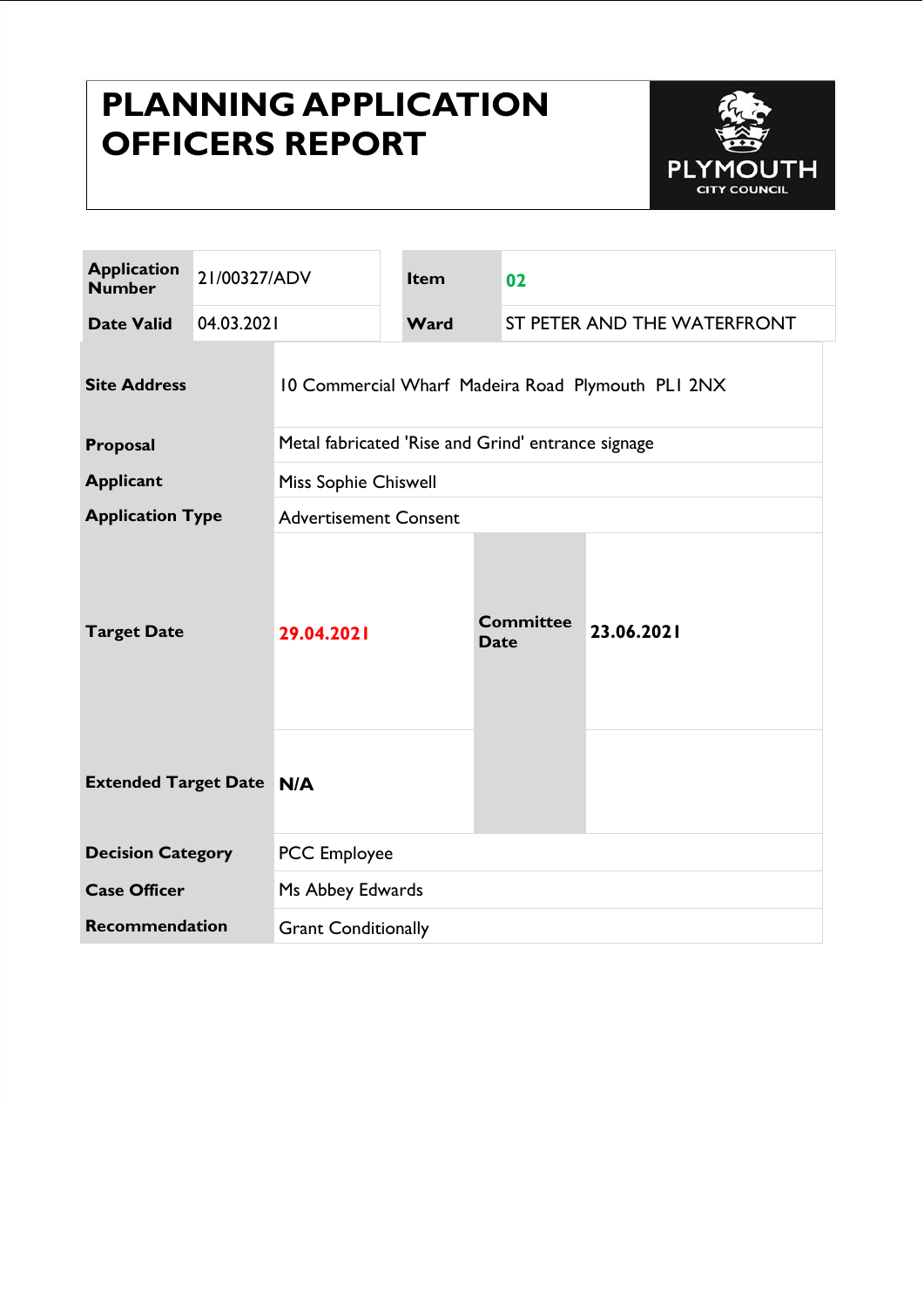

## **1. Description of Site**

The site is one of the archway boathouse units on Commercial Wharf, south of the main Barbican shopping area. The property falls within the St Peter and the Waterfront ward of the city and the Barbican conservation area.

## **2. Proposal Description**

This application seeks advertisement consent for 1 x fascia sign (aluminium composite panel) located above the unit entrance at 10 Commercial Wharf.

The fascia sign is non-illuminated and would measure 0.3m in height x 2.8m in width and 0.1m in depth. The sign would be located 5m above ground level.

# **3. Pre-application Enquiry**

None.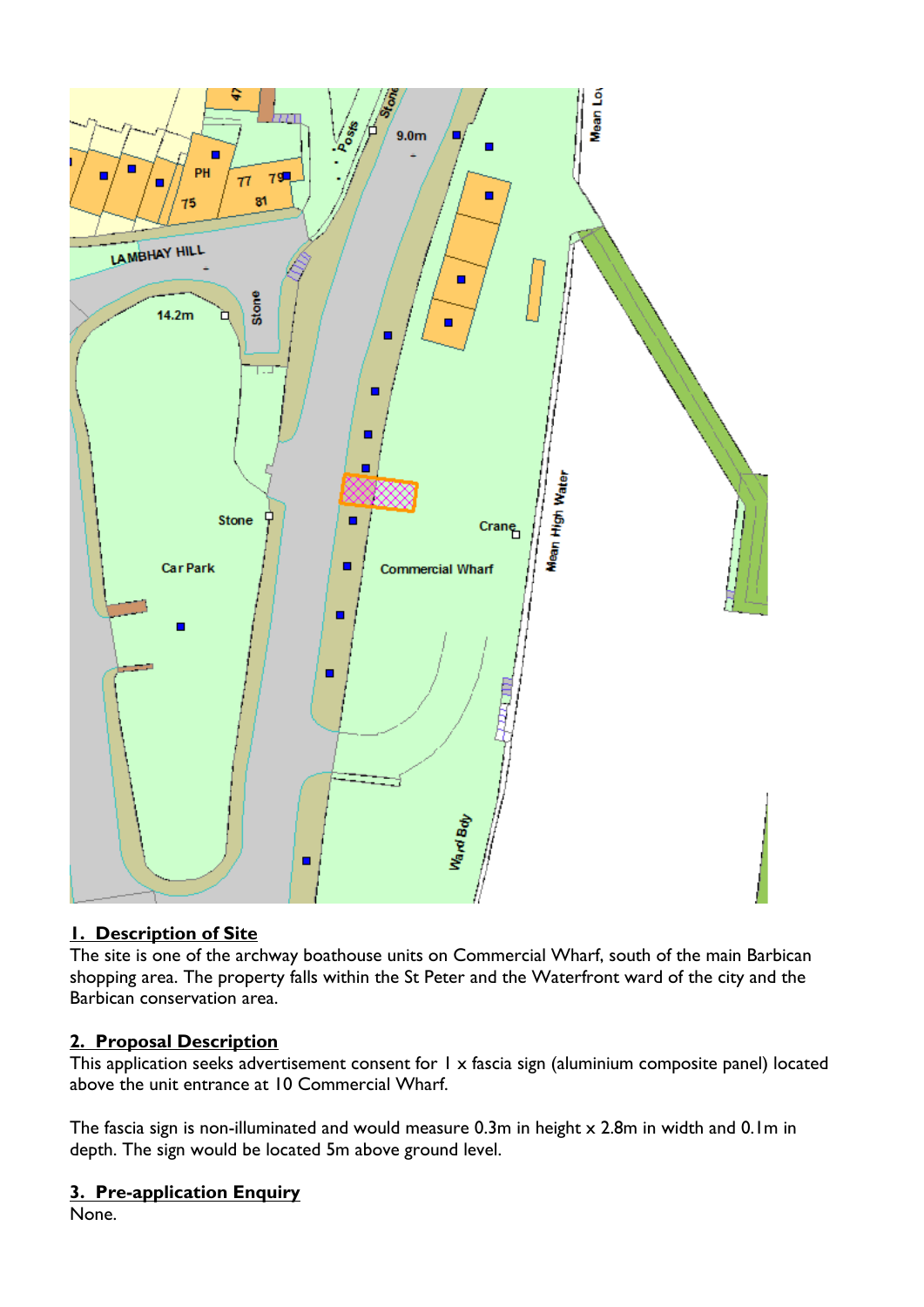## **4. Relevant Planning History**

21/00082/FUL- Change of use from boat store to Cafe/Restaurant (Class E), alterations to building and frontage inc. provision of external seating area - Pending consideration

This application relates to 9 Commercial Wharf:

21/00342/FUL- Refurbishment, addition of mezzanine floor and conversion of Boathouse unit (Class D1) and forecourt to form Jet Ski Safari base and retail shop (Sui Generis) - Grant Conditionally

This application relates to 14 Commercial Wharf: 19/00690/FUL- Change of use to cafe (Class A3) - Granted conditionally

This application relates only to 13 Commercial Wharf: 17/01012/FUL - Change of use from bike hire shop (Class A1) to food outlet (Class A3) - Granted conditionally

This application relates to both 13 and 14 Commercial Wharf: 13/01542/FUL - Proposed change of use from boat storage to bicycle hire facility, including external alterations and installation of railings to access ramp to Commercial Wharf - Granted conditionally

This application relates to units 2-4 Commercial Wharf

12/02244/FUL - Change of use of Unit 3 to Class A3 (restaurant/café) including internal openings to Unit 2, 4no. parasols, decking and associated heating and lighting - Granted conditionally

## **5. Consultation Responses**

Highway Authority - No objections.

Historic Environment Officer - No objection on heritage grounds, however the signage should be marine grade to weather the exposed coastal location.

## **6. Representations**

None received.

## **7. Relevant Policy Framework**

The Town and Country Planning (Control of Advertisements) Regulations 2007 paragraph 3.1 states that local planning authority shall exercise its powers under these Regulations in the interests of amenity and public safety, taking into account the provisions of the development plan, so far as they are material; and any other relevant factors.

Section 70 of the 1990 Town and Country Planning Act requires that regard be had to the development plan, any local finance and any other material considerations. Section 38(6) of the 2004 Planning and Compensation Act requires that applications are to be determined in accordance with the development plan unless material considerations indicate otherwise. For the purposes of decision making, as of March 26th 2019, the Plymouth & South West Devon Joint Local Plan 2014 - 2034 is now part of the development plan for Plymouth City Council, South Hams District Council and West Devon Borough Council (other than parts South Hams and West Devon within Dartmoor National Park).

Other material considerations include the policies of the National Planning Policy Framework (NPPF), Planning Practice Guidance (PPG) and National Design Guidance. Additionally, the following planning documents are also material considerations in the determination of the application:

o The Plymouth and South West Devon Supplementary Planning Document (SPD) (2020);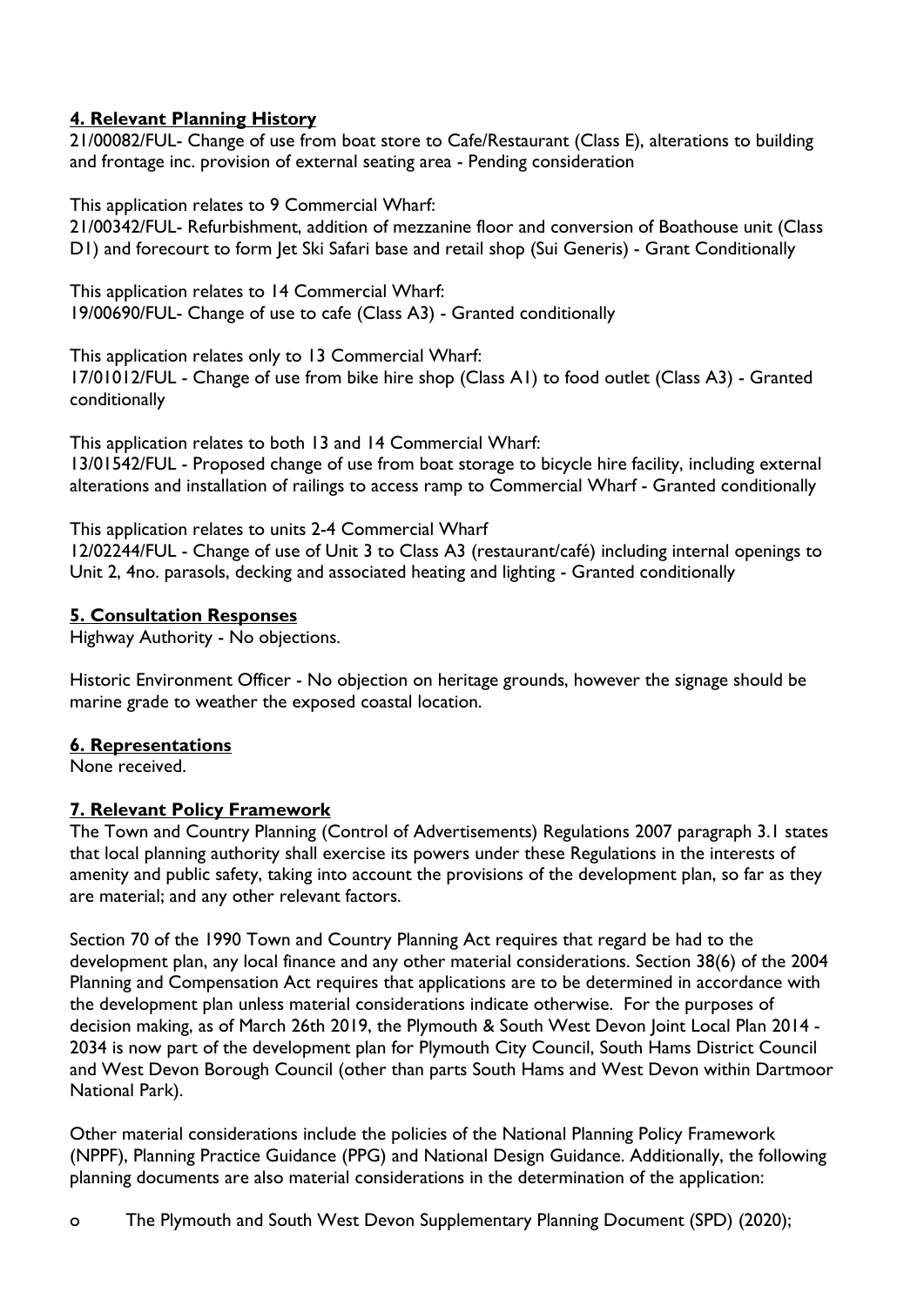## **8. Analysis**

This application has been considered in the context of the Town and Country Planning (Control of Advertisements) Regulations 2007, the Joint Local Plan and other material policies as set out in Section 7.

#### **Will the proposal adversely affect the character or appearance of the area and will public amenity will be adversely affected?**

Officers do not consider that the proposed signage will adversely affect the visual appearance of the area. A few of the archways are currently occupied by businesses, and as a result there is already signage present on the Wharf. The proposed signage would be located above the unit entrance and its size and design is sympathetic to the unit and the wider conservation area. The signage complies with Principle 9 of the Barbican CAAMP.

The Council's Historic Environment Officer was consulted on the application and raised no objection but recommended that the aluminium composite panel is marine grade to weather the exposed coastal location. This has been acknowledged and accepted by the Applicant and an informative has been added.

#### **Are the submitted details clear and comprehensive enough that the impacts of the proposal can be clearly understood?** Yes.

## **If the advert(s) are illuminated does this cause any further concerns?**

The fascia lettering is non-illuminated.

## **Are there any highway or pedestrian or implications?**

There are no highway or pedestrian concerns resulting from the proposal. The Local Highway Authority were consulted on the application and raised no objection.

## **Will the proposal adversely affect public safety?**

The proposal raises no public safety concerns.

## **Is the visual amenity impact acceptable?**

Officers consider the signage would be in keeping with the Wharf and the wider Barbican Conservation Area.

## **9. Human Rights**

Human Rights Act - The development has been assessed against the provisions of the Human Rights Act, and in particular Article 1 of the First Protocol and Article 8 of the Act itself. This Act gives further effect to the rights included in the European Convention on Human Rights. In arriving at this recommendation, due regard has been given to the applicant's reasonable development rights and expectations which have been balanced and weighed against the wider community interests, as expressed through third party interests / the Development Plan and Central Government Guidance.

## **10. Local Finance Considerations**

There are no local finance considerations to consider.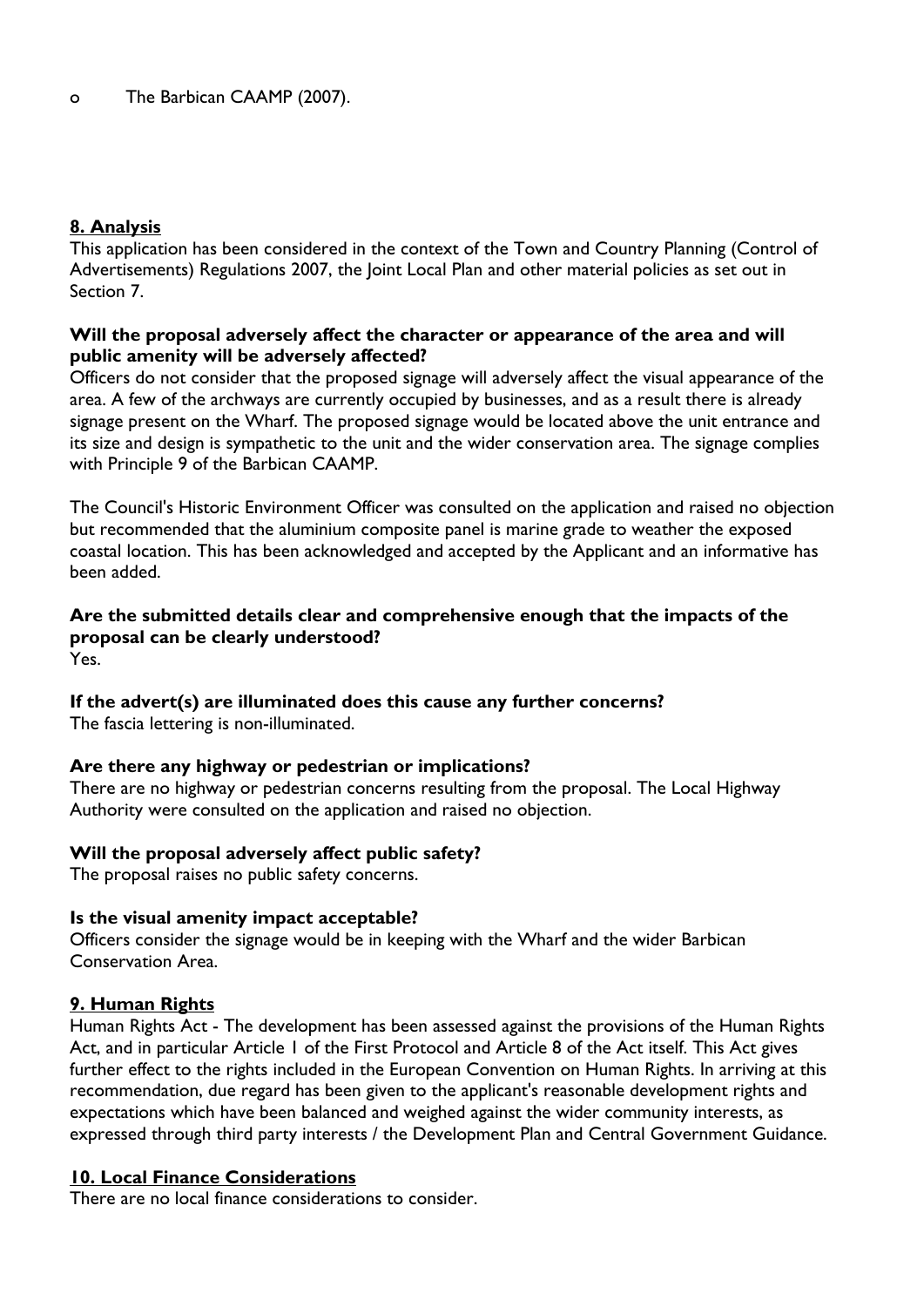## **11. Planning Obligations**

The purpose of planning obligations is to mitigate or compensate for adverse impacts of a development, or to prescribe or secure something that is needed to make the development acceptable in planning terms. Planning obligations can only lawfully constitute a reason for granting planning permission where the three statutory tests of Regulation 122 of the CIL Regulations 2010 are met.

Planning obligations not required due to the nature and size of proposal.

## **12. Equalities and Diversities**

This planning application has had due regard to Section 149 of the Equality Act with regard to the Public Sector Equality Duty and has concluded that the application does not cause discrimination on the grounds of gender, race and disability.

## **13. Conclusions and Reasons for Decision**

Officers have taken account of the NPPF, S38(6) of the Planning and Compulsory Purchase Act 2004 and the Town and Country Planning (Control of Advertisements) (England) Regulations 2007 and concluded that the proposal accords with policy and national guidance and is therefore recommended for conditional approval.

## **14. Recommendation**

In respect of the application dated 04.03.2021 it is recommended to Grant Conditionally.

## **15. Conditions / Reasons**

The development hereby permitted shall be carried out in accordance with the following approved plans:

## 1 **CONDITION: APPROVED PLANS**

 JANUARY 2021 - received 04/03/21 CNC Lettering Drwg 2 22022021 - received 22/02/21

Reason:

For the avoidance of doubt and in the interests of good planning, in accordance with the Plymouth & South West Devon Joint Local Plan 2014–2034 (2019).

## 2 **CONDITION: 5 YEAR CONSENT**

This consent shall enure for five years from the date of this notice.

## 3 **CONDITION: PERMISSION OF OWNER**

No advertisement is to be displayed without the permission of the owner of the site or any other person with an interest in the site entitled to grant permission.

## 4 **CONDITION: TRANSPORT AND SURVEILLANCE**

No advertisement shall be sited or displayed so as to:

a: endanger persons using any highway, railway, waterway, dock, harbour, or aerodrome (civil or military);